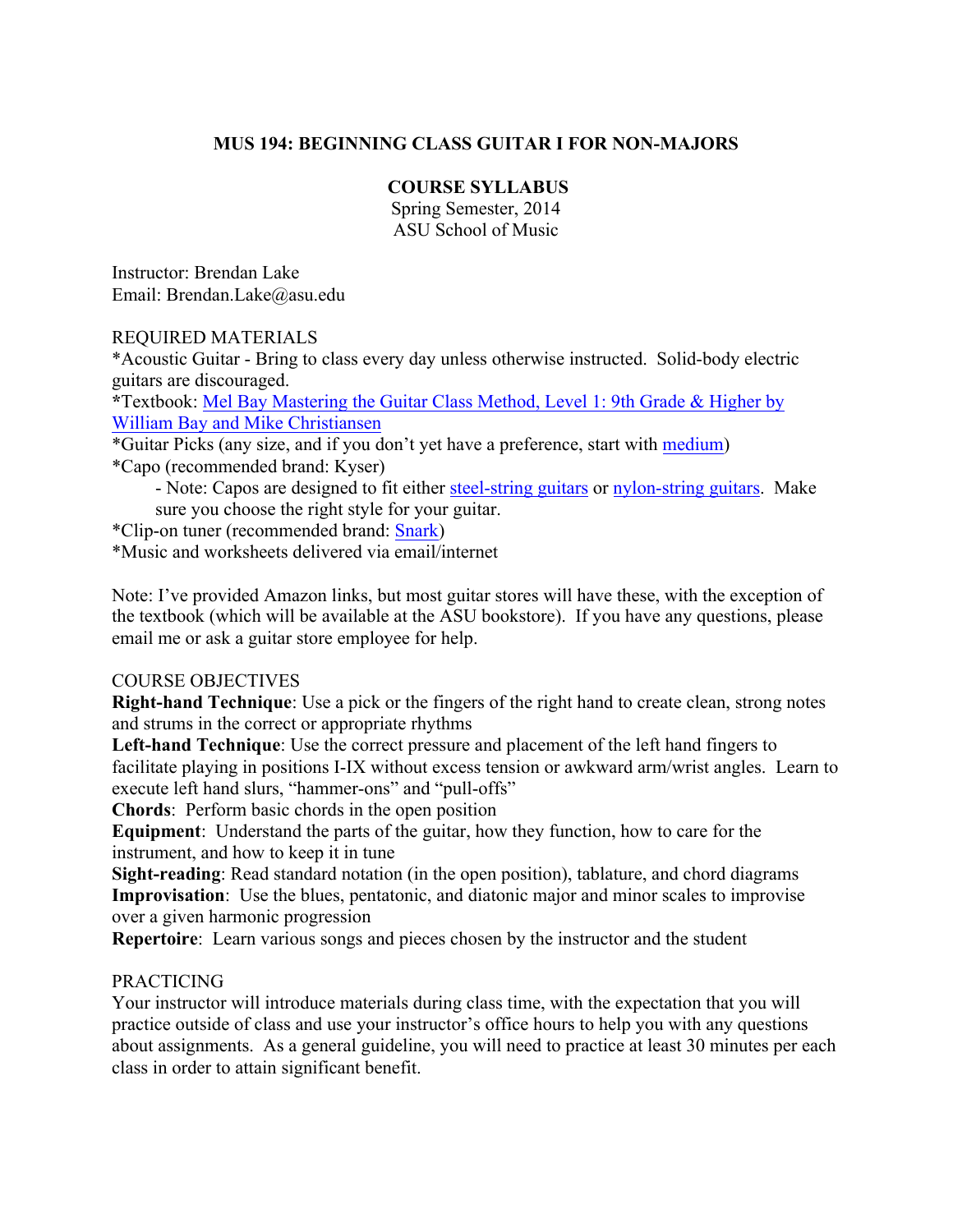# ATTENDANCE

Daily attendance in class is expected. You are responsible for all of the material covered in class, whether or not you are present. Absences are categorized as excused or unexcused for grading purposes (see below). Student absences that are considered excused are those that involve the following:

• ASU required events (please provide documentation in advance from the professor in charge of the event to your MUS 194 instructor)

• Religious holidays not observed by the university (please contact your MUS 194 instructor and explain your absence in advance)

• Medical emergencies (please provide written documentation from your doctor, emergency room physician or medical clinic)

• Other absences may be considered excused in consultation with your instructor at his/her discretion (please consult in advance when possible)

You are allowed 3 unexcused absences before your grade will be affected. On the 4th unexcused absence, your final grade will be lowered 8%. On the 5th unexcused absence, your final grade will be lowered 16%. On the 6th unexcused absence, your final grade will be lowered 24%. On the  $7<sub>th</sub>$  unexcused absence, you will automatically fail the class.

\*The student must attend spend at least 45 minutes in class to earn attendance.

# GRADING

You will be graded regularly in class throughout the semester. Make-ups for missed grades due to unexcused absences and tardiness are not allowed and will be averaged into the final grade as zeros, with the exception of the midterm and final exam grades (see below). For those absences that are excused, the assignments/grades must be made up within a week of the absence.

The grade is calculated using the following percentages:

Assignments ( $6\% \times 5$ ) - 30% Concert review - 10% Midterm Written Exam - 10% Midterm Performance Exam - 10% Final Written Exam - 15% Final Performance Exam - 15% Class participation and contribution - 10%

The grading scale is computed in percentages and is as follows:

 $90-100 = A$  $80-89.9 = B$  $70-79.9 = C$  $60-69.9$  = D 59 or lower  $=$  E

We will use the  $(+)$  (-) system which is computed thusly:  $A+ = 96.6 - 100$ ,  $A = 93.3 - 96.5$ , and  $A = 90.0 - 93.2$ . The corresponding numbers in the 80's yield corresponding types of B's. The university system allows for  $C+$  and  $C$ , but no  $C-$ .

CONCERT REVIEWS: You will be required to attend one on-campus guitar recital. In addition, you are asked to write a  $1+$  page double-spaced review of the recital. Please include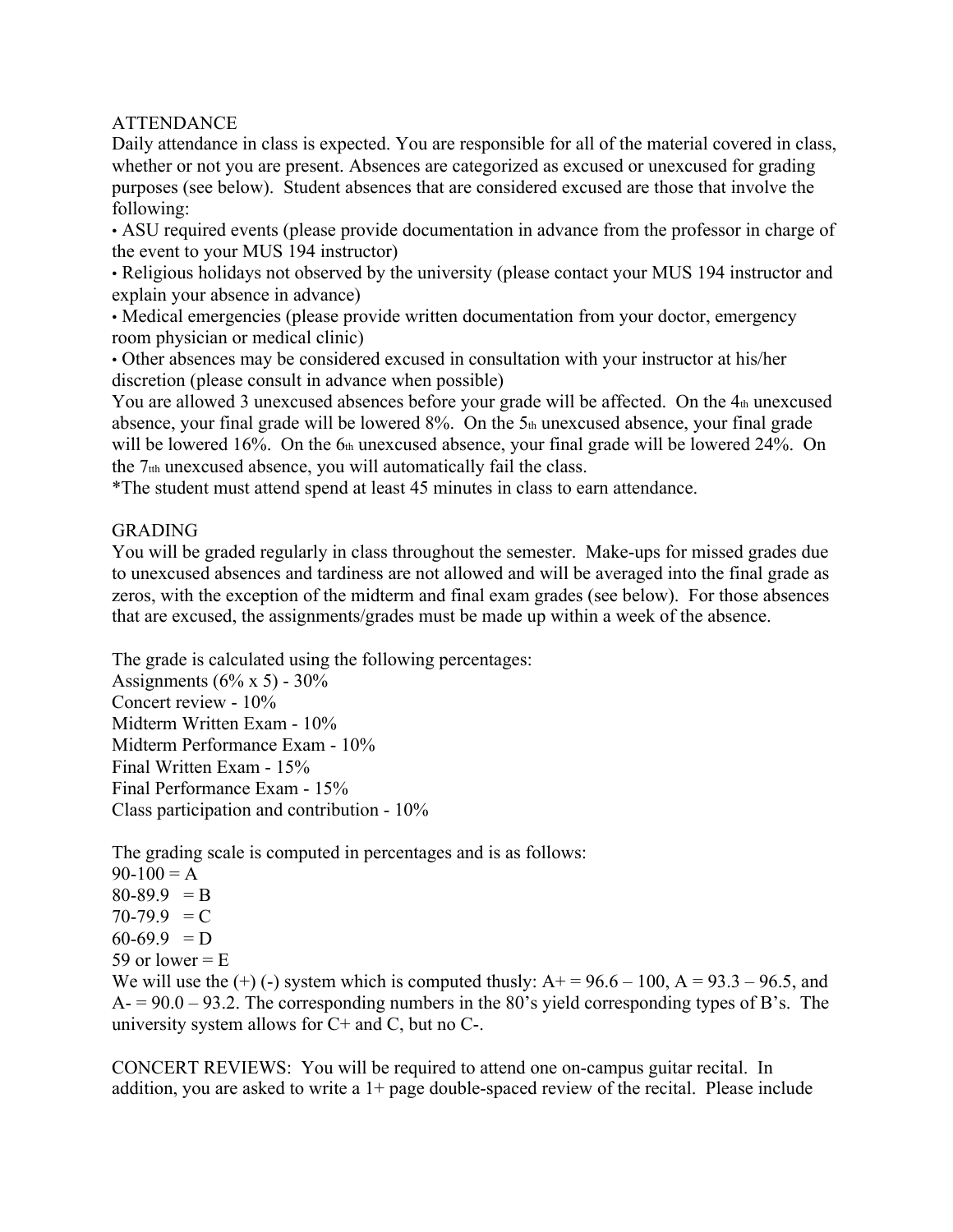three paragraphs in your review: (1) the names of the performers, titles of the pieces; (2) your perceptions of the performance; (3) how what you heard (and saw) relates to this class. Use musical terms where appropriate. For more information, I've posted another sheet to guide you through this assignment.

## MIDTERM AND FINAL EXAMS

The exams consist of a written portion, which will cover class topics and principles, and a solo performance for the instructor conducted in the classroom. The exact times of the performance exams will be allotted the previous week and students will only need to show up for their appointment, with enough time beforehand to tune and warm-up.

## **Note: you must take both midterms and both final exams to pass the class.**

### A FINAL NOTE

This course has been designed to help you learn the basic skills of guitar and musicianship. Please take advantage of everything this course has to offer. There are many resources available to you – class time, your instructor (including office hours and emails), and your classmates.

## AGENDA

(Subject to change based on class progress and interests)

### Week 1

Day 1 - Introduction to the class Understanding how the guitar works Holding the guitar and posture Using a pick  $&$  open strings Tablature and basic melodies HW: Read pp. 2-6, p. 15 Practice pp. 16-17 Day 2 - More complex melodies Tuning with your electronic tuner Introduction to chords and strumming Simplified (four-string) chords: C major, G major, G7, pp. 11-13

HW: "Easy Folk Songs" – Course Packet (CP)

### Week 2

Day 1 -Perform "Easy Folk Songs" as a class Understanding the pitches of the guitar Avoiding buzzing and clipped notes Chords: C major, E minor HW: "Eleanor Rigby" (CP) Practice p. 18 (all three parts for "Where the Red Fern Grows")

Day 2 –Perform p. 18 as a class Using a capo Rhythms and time signatures

How to practice chords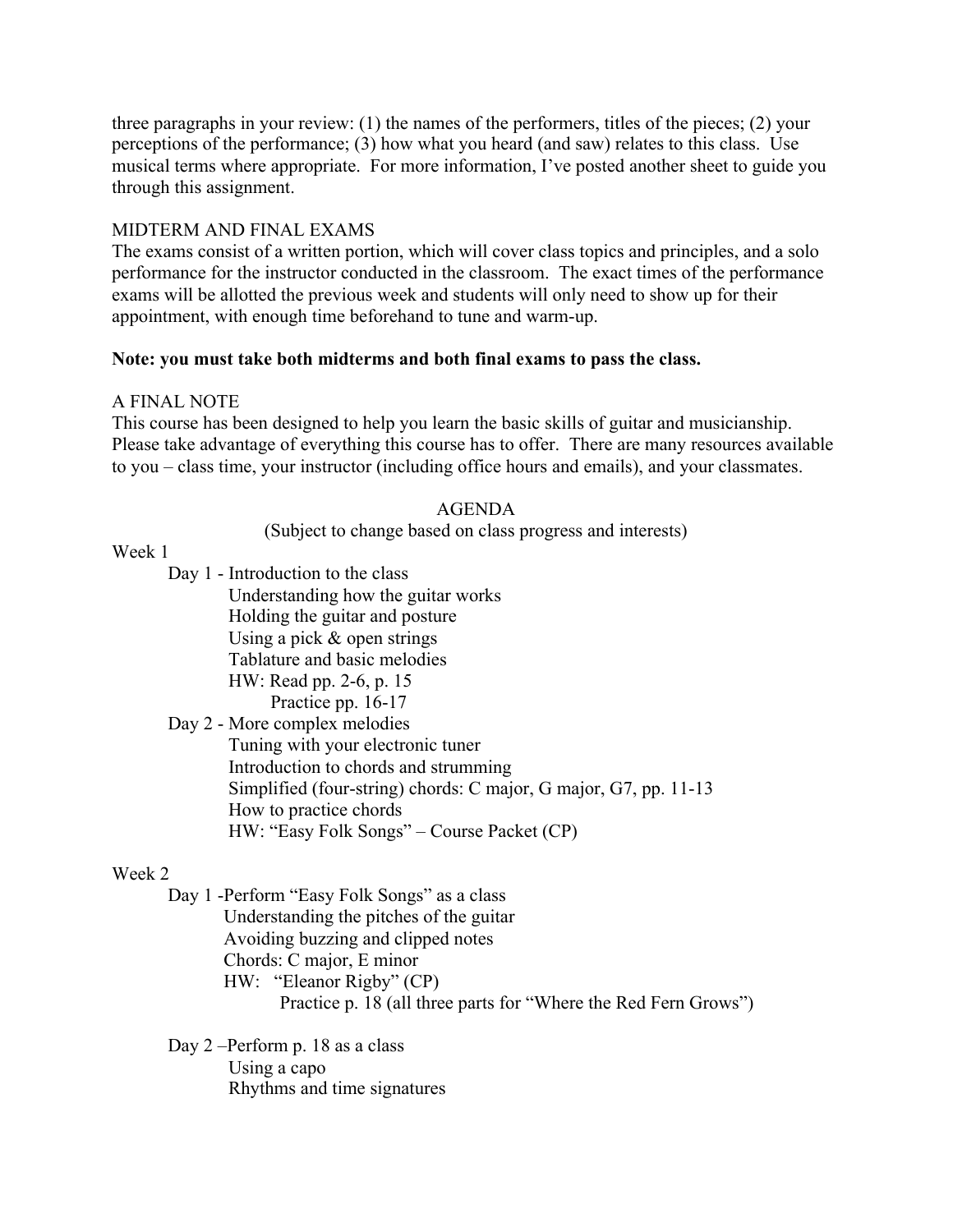More complex strumming patterns Subdividing rhythmic values Chords: A minor, G major, F major (Fmaj7) HW: Practice a few songs from Repertoire # 2

#### Week 3

# Day 1 – **ASSIGNMENT #1 DUE: Review of the first two weeks**

Review Repertoire #2 Chords: D major, D minor Reading notes –  $p. 19-21$ Notes on the 1st string Plucking up and down HW: pp. 22-26

Day 2 - Notes on the 2nd string Fret positions and guitar fingerings Chords: E major HW: Practice a couple songs from repertoire #3 pp. 29-32

### Week 4

Day 1 - Review Repertoire #3 Notes on the  $3<sup>rd</sup>$  string Finding music on the internet Tuning without a tuner, p. 7 HW: pp. 33-35

Day 2 - Fret positions and guitar fingerings Two-octave major scale The natural/"white" notes in open position HW: pp. 49

### Week 5

Day 1 – **ASSIGNMENT #2 DUE: Internet Printouts (two tab, two chord)** Review week 4 material Discuss internet printouts Two-octave minor scale Ensemble in class: p. 37 HW: pp. 36

Day 2 – Ensemble in class: p. 50-51 Vibrato "Swinging the eighths" HW: pp 42-44 \*Only the chords\*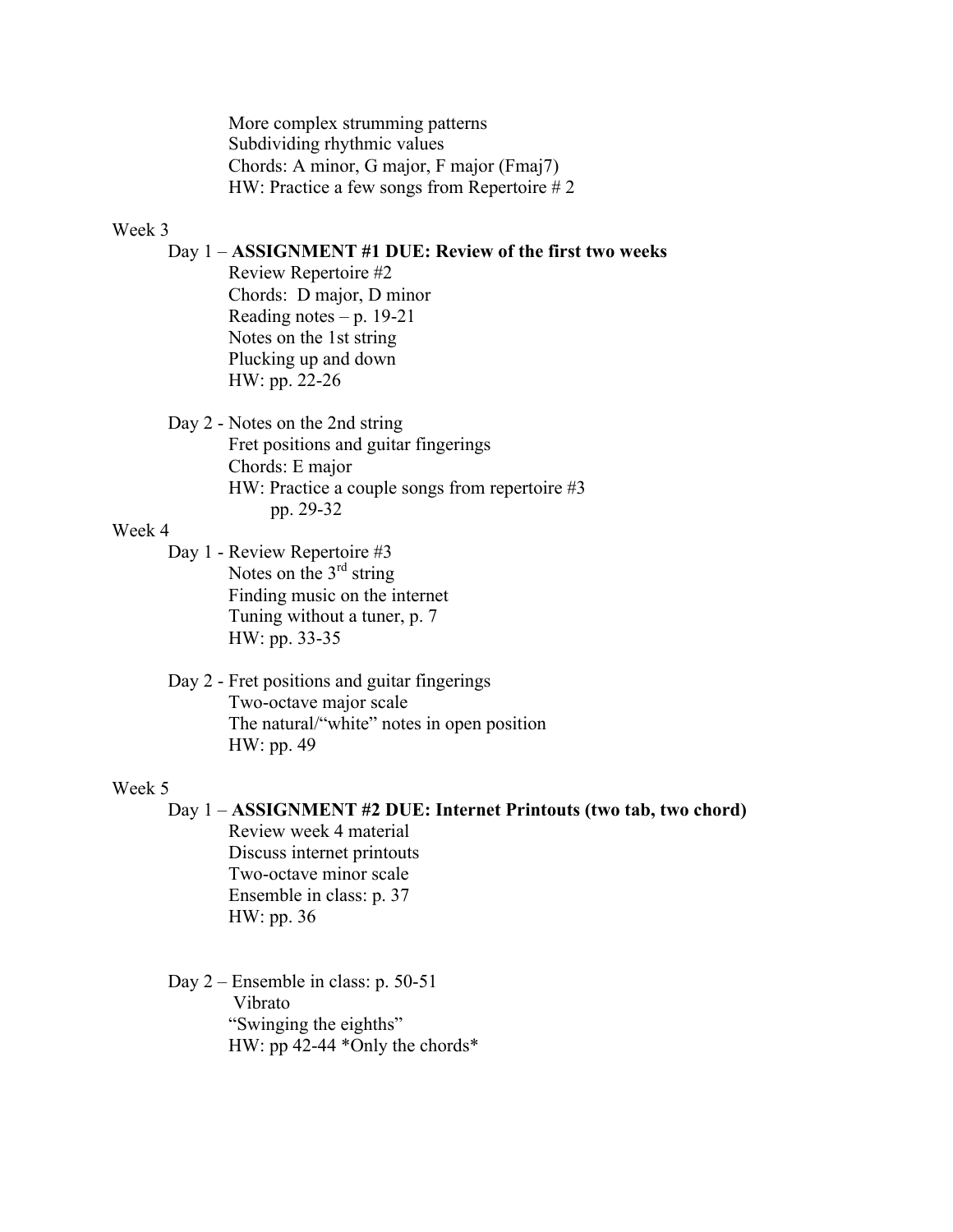#### Week 6

Day 1 - Notes on the  $4<sup>th</sup>$  string Performance midterm pieces Transcribing standard notation to/from tablature Chord: A major HW: pp. 52-53

Day 2 - Ensemble in class: Charlotte's Web, p. 57-59 Musicality: Dynamics, Playing with tempo HW: p. 54, 131 (Tempo and Dynamics)

### Week 7

Day 1 – **ASSIGNMENT #3 DUE: Transcribing standard notation and tablature** Review for first written exam Review midterm repertoire HW: Prepare for exam and practice midterm pieces Day 2 - **WRITTEN EXAM - guitars not needed**

#### Week 8

Day 1 & 2 - **PERFORMANCE MIDTERMS - Only come for your appointed time**

#### Week 9 -

Day 1 – Review of the written exam New chords – D7, B7, A7, E7 When to use 7 chords instead of regular major chords Twelve bar blues in A and E HW: p. 60, 97

Day 2 – Ascending Slurs (Hammer-ons) Descending Slurs (Pull-offs) HW: pp. 61-62 "Wish You Were Here" - Pink Floyd (CP)

#### Week 11

### Day 1 - **ASSIGNMENT #4 DUE: Fretboard map**

Review "Wish you were here" Notes on the  $5<sup>th</sup>$  string Power chords Movable chord patterns Hw: p. 65-67

Day 2 – First and second endings, p. 68